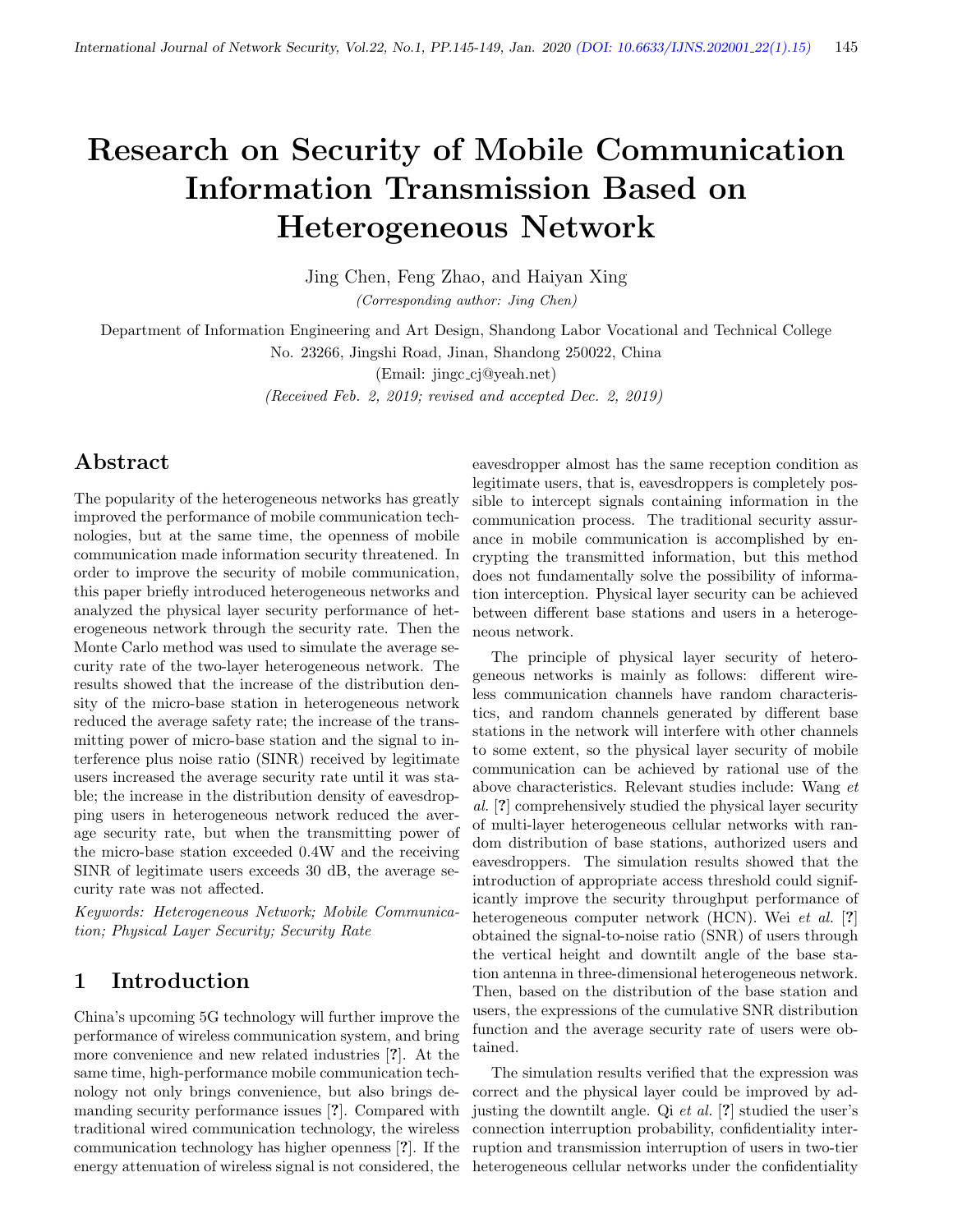protection scheme and threshold-based scheme. The simulation results showed that the antenna system, eavesdropper density, predetermined access thresholds and detection area radius all had an impact on the security performance of heterogeneous networks. This paper briefly introduced heterogeneous networks and analyzed the physical layer security performance of heterogeneous network through the security rate. Then the Monte Carlo method was used to simulate the average security rate of the two-layer heterogeneous network.

### 2 Heterogeneous Network

Heterogeneous network [?] is a mobile wireless network that integrates multiple types of networks with overlapping working areas through intelligent access and provides services for users. The schematic diagram of the model is shown in Figure 1. In real life, whether it is a macrobase station or a micro-base station, its working power is limited. The power of the macro-base station [?] is relatively larger, and the effective working range that can be covered is relatively larger. However, the farther away from the base station, the weaker the signal will be. In addition, different base stations are provided with different services by different operators. If the traditional service mode is adopted, it is very likely that bad signal will occur. The micro-base station in the sub-layer of heterogeneous network can solve this problem. The microbase station receives the signal from macro-base station and forwards it to users, which is equivalent to expanding and increasing mobile communication information. At the same time, users can still receive the signal directly from the macro-base station in this process, and they can choose to receive the stronger base station signal according to the signal strength of the macro-base station and the micro-base station.



eavesdropping users can receive [?] is:

$$
\begin{cases}\n y_s &= h^H x + n_s \\
y_e &= g^H x + n_e\n\end{cases}
$$
\n(1)

where  $y_s$ ,  $y_e$  respectively stand for legitimate and eavesdropping signals received by user;  $h, h<sup>H</sup>$  are channel vectors of legitimate users and their corresponding transpose matrices respectively;  $g, g<sup>H</sup>$  are channel vector of eavesdropping users and their corresponding transposed matrix; x is the message signal of mobile communication;  $n_s$ ,  $n_e$  are noise signals received by the legitimate and eavesdropping users respectively. Gaussian noise that obeys independent distribution is adopted in this model.

### 3 Physical Layer Security

The physical security model of mobile communication in a heterogeneous network [?] is shown in Figure 2. The base station first transmits a signal, then the legitimate user receives the signal transmitted by the base station through the legitimate channel, and the eavesdropping user receives the signal transmitted by the base station through the eavesdropping channel. The indexes to measure the physical security performance of heterogeneous networks include: signal to interference plus noise ratio (SINR), security rate and security interruption probability [?].

The signal to interference plus noise ratio refers to the ratio of the effective signal power and the interference signal power in the signal received by users in heterogeneous networks, and the higher the ratio is, the higher the signal quality is; at a certain transmission rate, the eavesdropping user in heterogeneous network cannot receive information through eavesdropping channel, while the legitimate user can receive information through the legitimate channel with almost no errors. Then the transmission speed is the security rate, and the maximum security rate is the security capacity of heterogeneous networks. When the security rate of legitimate users receiving information in the network is lower than the set threshold, the channel is judged to be eavesdropped and the communication is interrupted. The probability of the security interruption is the probability of occurrence of the aforementioned event.



Figure 1: Schematic diagram of heterogeneous network model

According to the heterogeneous network model shown above, the expression of signals that legitimate users and

Figure 2: Physical security model of mobile communication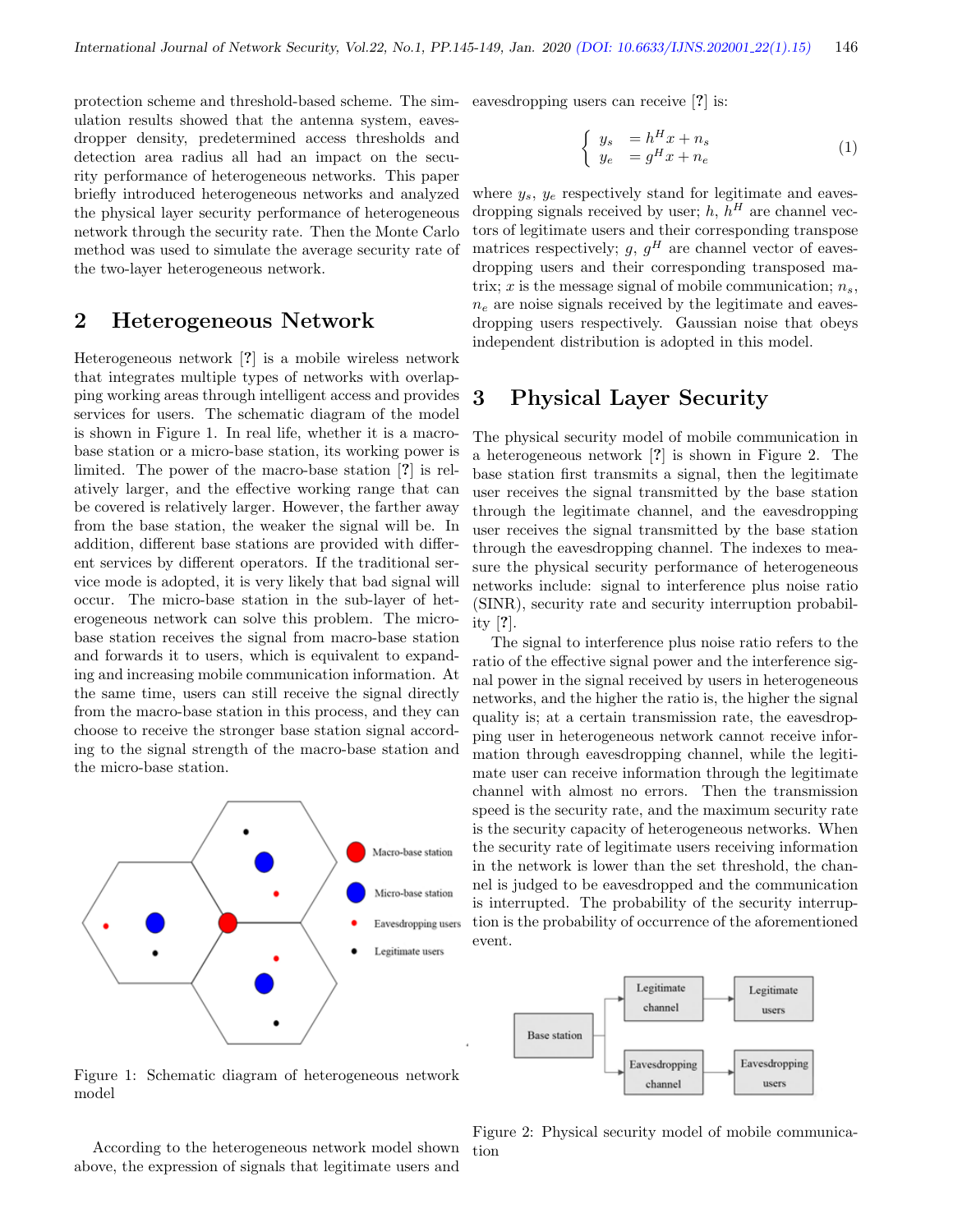This paper mainly studied the mobile communication is deduced as follows: security of heterogeneous networks through the security rate. The expression of the security rate of legitimate users in heterogeneous networks [?] is:

$$
C = (C_s - C_e)^+ = \max\{C_s - C_e, 0\},\tag{2}
$$

where  $C_s$  is the capacity of legal channel between base station and legitimate user;  $C_e$  is the capacity of eavesdropping channel between base station and eavesdropping user. The equation for calculating the average safety rate is:

$$
\overline{C} = \frac{\int_0^\infty \frac{F_s(x)}{1+x} (1 - F_e(x)) dx}{\ln 2} \tag{3}
$$

where  $F_s(x)$  and  $F_e(x)$  are respectively the cumulative distribution function of SINR of legitimate and eavesdrop users. The first step is to get the SINR received by legitimate users and eavesdropping users:

$$
\left\{\begin{array}{lll} \gamma_s&=\frac{P_t|h_{0,0}|^2Kr^{-(\alpha+1)}}{\sum_{i\in\phi_p\backslash\{0\}}P_t|h_{j,0}|^2Ka_i^{-(\alpha+1)}+\sum_{k\in\phi_m}P_m|g_{j,0}|^2Kl_j^{-(\alpha+1)}+\delta^2}\\ \gamma_e&=\max\left\{\frac{P_t|h_{0,e}|^2Kr_e^{-(\alpha+1)}}{\sum_{i\in\phi_p\backslash\{0\}}P_t|h_{j,e}|^2Kd_i^{-(\alpha+1)}+\sum_{k\in\phi_m}P_m|g_{j,e}|^2Kl_j^{-(\alpha+1)}+\delta}\right. \end{array}\right.
$$

where  $\gamma_s$  and  $\gamma_e$  are SINR received by legitimate users and eavesdropping users under the nearest base station service, respectively;  $h_{j,0}$  and  $h_{j,e}$  are small-scale fading coefficients between micro-base station and legitimate and eavesdropping users, respectively;  $q_{i,0}$  and  $q_{i,e}$  are small-scale fading coefficients between macro-base station and legitimate and eavesdropping users, respectively, both of which are Rayleigh Fading [?];  $P_t$  and  $P_m$  are the transmission power of micro-base station and macro-base station respectively;  $K$  is the signal attenuation factor caused by the path;  $r$  is the distance between the user and the base station providing the service;  $d_i$  and  $l_j$  are the distance from other micro-base stations and macro-base stations to users respectively;  $\alpha$  is the path loss index;  $\phi_p$ and  $\phi_m$  respectively represent that the micro-base station and macro-base station obey the Poisson distribution in heterogeneous network;  $\delta^2$  is noise power.

In heterogeneous networks, the distribution between micro-base stations and macro-base stations is independent of each other. Within the signal coverage range of the base station, the probability density function of no other base station within the distance between the legitimate user and base station is:

$$
f(r) = 4\pi\lambda r^2 \exp(-\frac{4\pi\lambda r^3}{3}),\tag{5}
$$

where  $\lambda$  is the distribution density of users; r is the distance between legitimate users and base station. Then, by combining Equation (4) and Laplace transform, the cumulative distribution function of legitimate user's SINR

$$
F_s(x) = 1 - \int_{r\geq 0} 4\pi r^2 \exp\left(-\frac{4\pi \lambda r^3}{3}\right)
$$
  
\n
$$
\exp\left(\gamma_s P_t^{-1} K^{-1} r^{\alpha+1} \delta^2\right)
$$
  
\n
$$
\exp\left(-4\pi \left[\lambda_p \int_r^{\infty} \frac{\lambda_e \gamma_s P_t^{-1} \chi^2}{\lambda_e \gamma_s P_t^{-1} + (\chi/r)^{\alpha+1}} dx\right]
$$
  
\n
$$
+ \lambda_m \int_r^{\infty} \frac{\lambda_e \gamma_s P_t^{-1} \chi^2}{\lambda_e \gamma_s P_t^{-1} + (\chi/r)^{\alpha+1}} dx \right], \quad (6)
$$

where  $\lambda_p$  and  $\lambda_m$  are the distribution density of microbase station and macro-base station, respectively. Similarly, the cumulative distribution function of SINR of eavesdropping users can be deduced, which has the same form as legitimate users. The average security rate of legitimate users can be obtained by combining Equation (3) and SINR cumulative distribution function of legitimate users and eavesdropping users:

$$
\overline{C} = \frac{\pi(\lambda_p + \lambda_m)}{\ln 2} \tag{7}
$$
\n
$$
\int_0^\infty \frac{\exp(-\pi \lambda_e / (\lambda_s \gamma_s P_t^{-1} r^{\alpha+1}) x^{4/(\alpha+1)})}{(1+x)(\lambda_s \gamma_s P_t^{-1} r^{\alpha+1}) x^{4/(\alpha+1)} + \pi(\lambda_p + \lambda_m)} dx
$$
\n
$$
\frac{\alpha+1}{\alpha+1} + \delta^2
$$
\n
$$
\left.\begin{array}{l}\n\text{(4)}\n\end{array}\right.
$$

where  $\lambda_s$  and  $\lambda_e$  are the distribution density of legitimate users and eavesdropping users, respectively.

From the deduced the legitimate user of average security rate, Equation (7), it can be seen that the average security rate of legitimate users is related to multiple factors in the heterogeneous network, including: the transmission power of micro-base stations, the distribution density of micro-base stations and macro-base stations, the distribution density of legitimate and eavesdropping users, the path loss index, the distance between users and basestations, etc.

### 4 Simulation Experiment

#### 4.1 Simulation Environment

In this paper, the Monte Carlo method [?] was used to conduct simulation analysis on the heterogeneous network. The simulation experiment was carried out in the laboratory server. The server configuration: Windows7 system, I7 processor, 16G memory.

#### 4.2 Simulation Parameters

For the convenience of calculation, the simulation model established in this paper was a two-layer heterogeneous network, and the relevant initial parameters were: the effective working range of macro-base station was 5 km, and the working power was 30 W; the effective working range of the micro-base station was 100 m and the working power was 0.3 W; the antenna array of base station was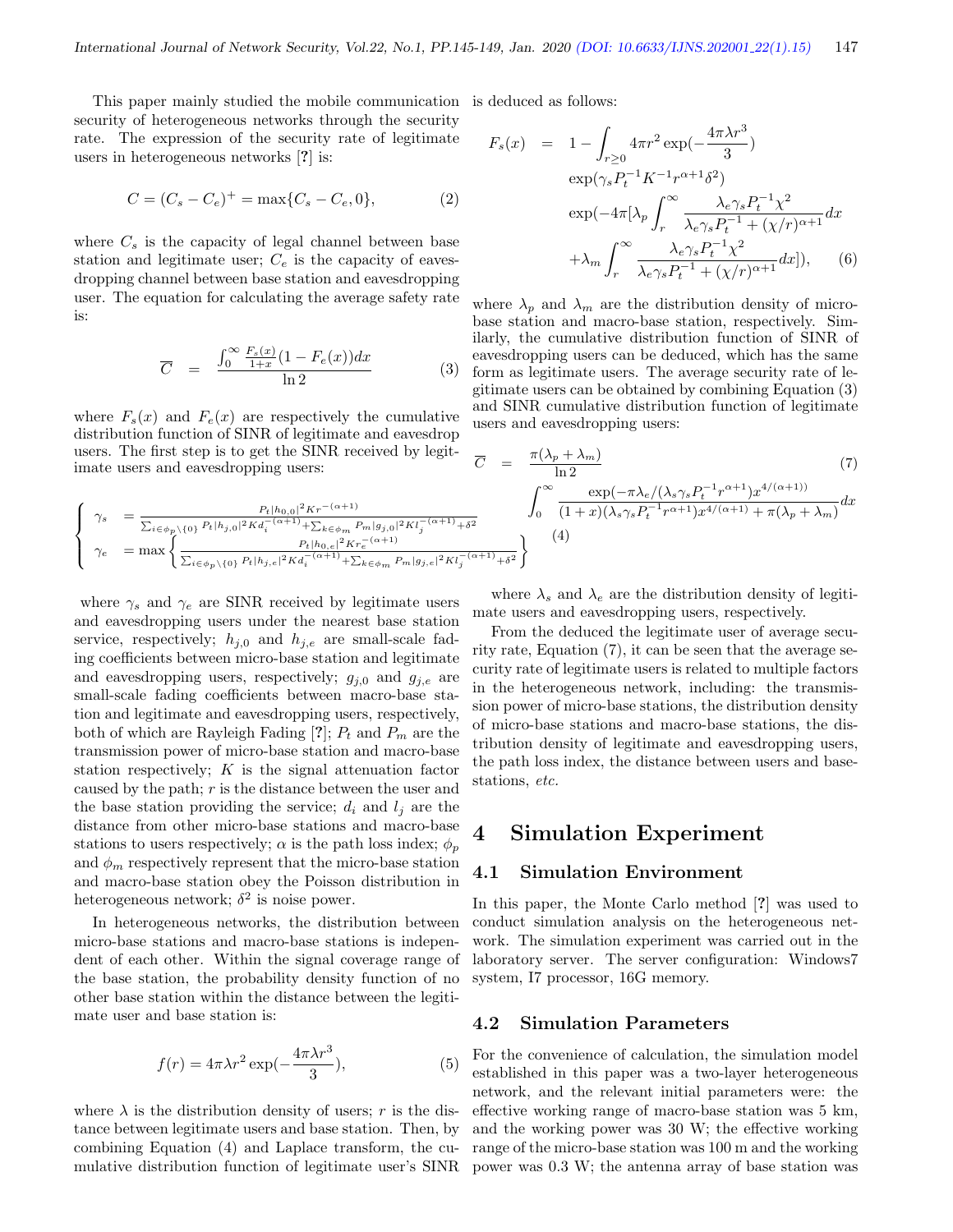125 antennas/row and 60 antennas/column, and the frequency of working radio wave was 800 MHz; the density of legitimate user nodes was 0.01; the density of eavesdropping user nodes was 0.001; the path loss index was 4.0.

#### 4.3 Simulation Project

- 1) The distribution density of the micro-base station was set between 10-4 and 10-1, and the average security rate of the legitimate users with eavesdropping node density of 0.0005, 0.001, and 0.0015 was simulated separately. Other heterogeneous network parameters were shown as the initial parameters above.
- 2) The working power of the micro-base station was set between 0.1 W and 0.5 W, and the average security rate of the legitimate users with eavesdropping node density of 0.0005, 0.001, and 0.0015 was simulated separately. Other heterogeneous network parameters were shown as the initial parameters above.
- 3) The SINR received by legitimate users is set between 20 dB and 35 dB, and the average security rate of the legitimate users with eavesdropping node density of 0.0005, 0.001, and 0.0015 was simulated separately. Other heterogeneous network parameters were shown as the initial parameters above.

#### 4.4 Simulation Results

As shown in Figure 3, in terms of horizontal comparison, the average security rate of legitimate users decreased with the increase of the density of micro-base stations. When the density of micro-base station was between 0.0001 and 0.01, with the increase of the density of the micro-base station, the decrease amplitude of the average security rate was relatively small. When the density of the micro-base station exceeded 0.01, the descending amplitude of the average security rate of legitimate users increased. In terms of longitudinal comparison, under the same distribution density of micro-base stations, the higher the distribution density of eavesdropping users in heterogeneous networks, the lower the average security rate of legitimate users. The above simulation results showed that the increase of distribution density of microbase stations in heterogeneous networks and the increase of eavesdropping users increased the probability of leakage in the process of information transmission, thereby reducing the average security rate of legitimate users in heterogeneous networks.

As shown in Figure 4, in terms of horizontal comparison, under the same distribution density of eavesdropping users, the average security rate of legitimate users increased with the increase of the power of the micro-base station, and the rising amplitude gradually decreased; when the power of the micro-base station increased to about 0.4 W, the average safety rate reached the maximum and remained stable. In terms of longitudinal com-



Figure 3: The effect of distribution density of micro-base station on average security rate

parison, before the power of micro-base station increased to 0.4 W and under the same power, the higher the distribution density of eavesdropping users in heterogeneous networks, the lower the average security rate of legitimate users. But after the power of micro-base station exceeded 0.4 W, regardless of the distribution density of eavesdroppers, the average security rate of legitimate users reached the same fixed value. The above simulation results showed that increasing the transmitting power of micro-base stations in heterogeneous networks could effectively improve the average security rate of legitimate users, and reduce the influence of the density of eavesdropping user distribution on the average security rate after increasing to a certain extent. At the same time, the simulation results also showed that the increase of the power of the microbase station had a limit to the increase of the average safety rate. Considering the cost, it was not necessary to increase the power of the micro-base station as much as possible.



Figure 4: The effect of micro-base station transmitting power on average security rate

As shown in Figure 5, SINR received by legitimate users is adjusted by adjusting the distance between users and the base station and the path loss index  $\alpha$ . By horizontal comparison, the average safety rate of SINR be